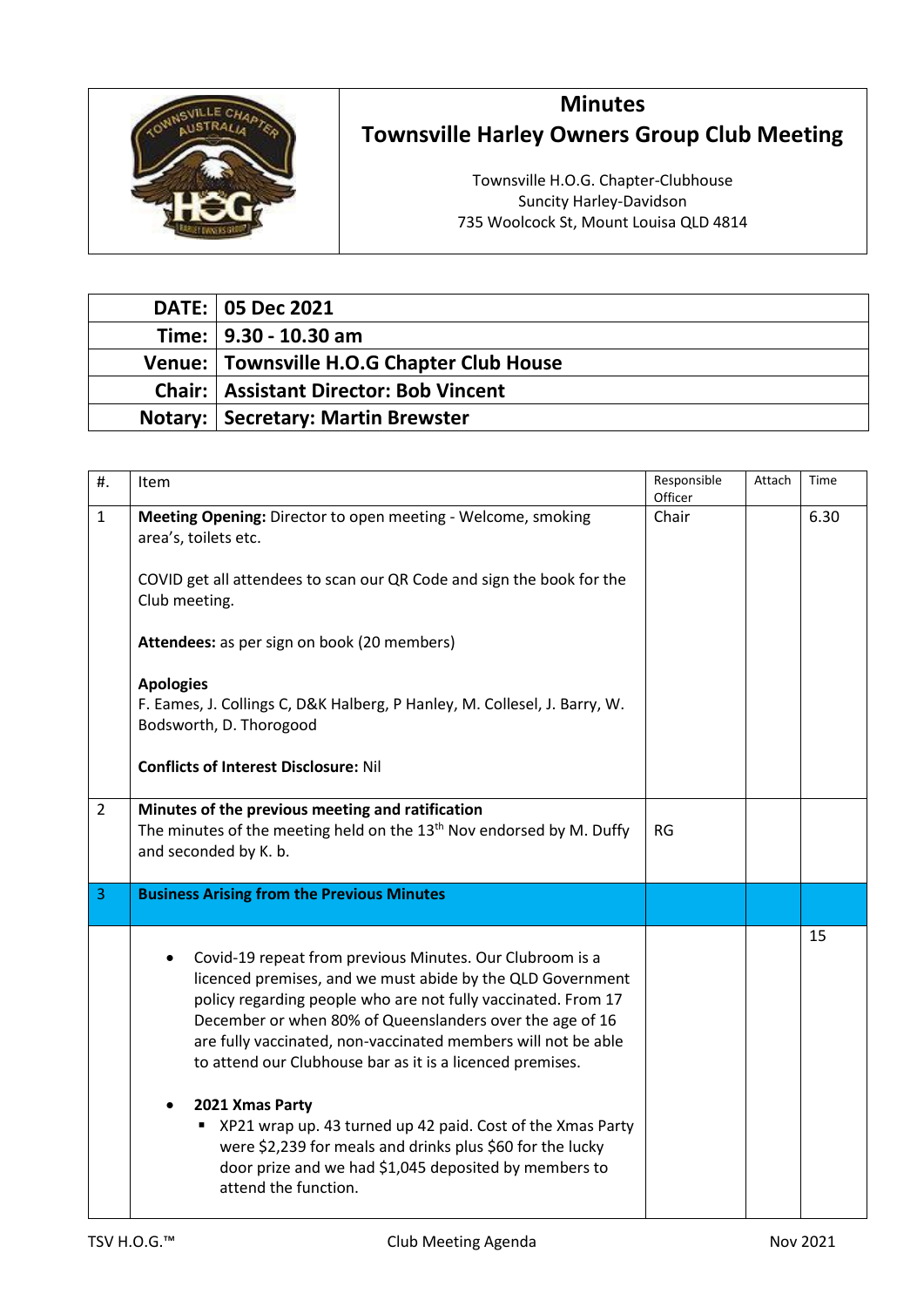|                | Members asked if they want any alternative event and have<br>٠<br>12 months to review other venues. Committee and<br>members were asked to look at alternative venues for<br>XP22. However, the Director emphasised that our Club did<br>not have to pay for the venue and band. Which is a big cost<br>saving.<br><b>HOG TVL Raffle.</b><br>■ Wrap Up. \$3,050 – 610 tickets. Thanks to everyone who<br>sold tickets.<br>" Won by a Dr from Lavarack Barracks.<br>■ Presentation to Peter Hindle cheque for \$3,000 from Zac's<br>place. |                |  |           |    |
|----------------|-------------------------------------------------------------------------------------------------------------------------------------------------------------------------------------------------------------------------------------------------------------------------------------------------------------------------------------------------------------------------------------------------------------------------------------------------------------------------------------------------------------------------------------------|----------------|--|-----------|----|
| $\overline{4}$ | <b>Treasurers Report</b>                                                                                                                                                                                                                                                                                                                                                                                                                                                                                                                  |                |  |           |    |
|                | <b>Account Summary</b>                                                                                                                                                                                                                                                                                                                                                                                                                                                                                                                    |                |  | <b>FE</b> | 10 |
|                | As at 30 Nov 2021                                                                                                                                                                                                                                                                                                                                                                                                                                                                                                                         |                |  |           |    |
|                | <b>Account</b>                                                                                                                                                                                                                                                                                                                                                                                                                                                                                                                            | <b>Balance</b> |  |           |    |
|                | <b>THOR</b>                                                                                                                                                                                                                                                                                                                                                                                                                                                                                                                               | \$8,979.71     |  |           |    |
|                | <b>CARD</b>                                                                                                                                                                                                                                                                                                                                                                                                                                                                                                                               | \$1,510.80     |  |           |    |
|                | <b>HOG</b>                                                                                                                                                                                                                                                                                                                                                                                                                                                                                                                                | \$6,330.51     |  |           |    |
|                | <b>INVESTMENT</b>                                                                                                                                                                                                                                                                                                                                                                                                                                                                                                                         | \$82,864.07    |  |           |    |
|                | <b>TOTAL 30/11</b>                                                                                                                                                                                                                                                                                                                                                                                                                                                                                                                        | \$99,685.09    |  |           |    |
|                | <b>TOTAL 31/10</b>                                                                                                                                                                                                                                                                                                                                                                                                                                                                                                                        | \$97,968.81    |  |           |    |
|                | <b>INCREASE</b>                                                                                                                                                                                                                                                                                                                                                                                                                                                                                                                           | \$1,716.28     |  |           |    |
|                | \$3,000 still to come out for Zac's Place from the HOG Raffle.                                                                                                                                                                                                                                                                                                                                                                                                                                                                            |                |  |           |    |
| $\overline{5}$ | <b>General/New Business</b>                                                                                                                                                                                                                                                                                                                                                                                                                                                                                                               |                |  |           |    |
|                | <b>Director</b>                                                                                                                                                                                                                                                                                                                                                                                                                                                                                                                           |                |  | <b>RG</b> | 30 |
|                | A Zoom meeting with our Regional Director and other<br>Chapter Directors discussing the State Rally was held after<br>our Wednesday Committee meeting. Location is expected<br>to be around Ipswich with timing in the latter part of the<br>year.                                                                                                                                                                                                                                                                                        |                |  | MB        |    |
|                | <b>Secretary</b><br>The Friday night bar and Saturday morning BBQ will be<br>open on the 17 and 18 Dec then closed over Xmas. They<br>will reopen on 14 and 15 Jan 2022. The closure dates have<br>been included in Member Jungle.<br>Thanks to Sam & Graham for volunteering at the Can-Am<br>demo day to raise \$500 for our Club.<br>There will be no Committee or Club meetings in January.<br>HRC to amend the ride schedule. Next Club Meeting is<br>scheduled for 5 Feb 2022.                                                      |                |  | <b>RB</b> |    |